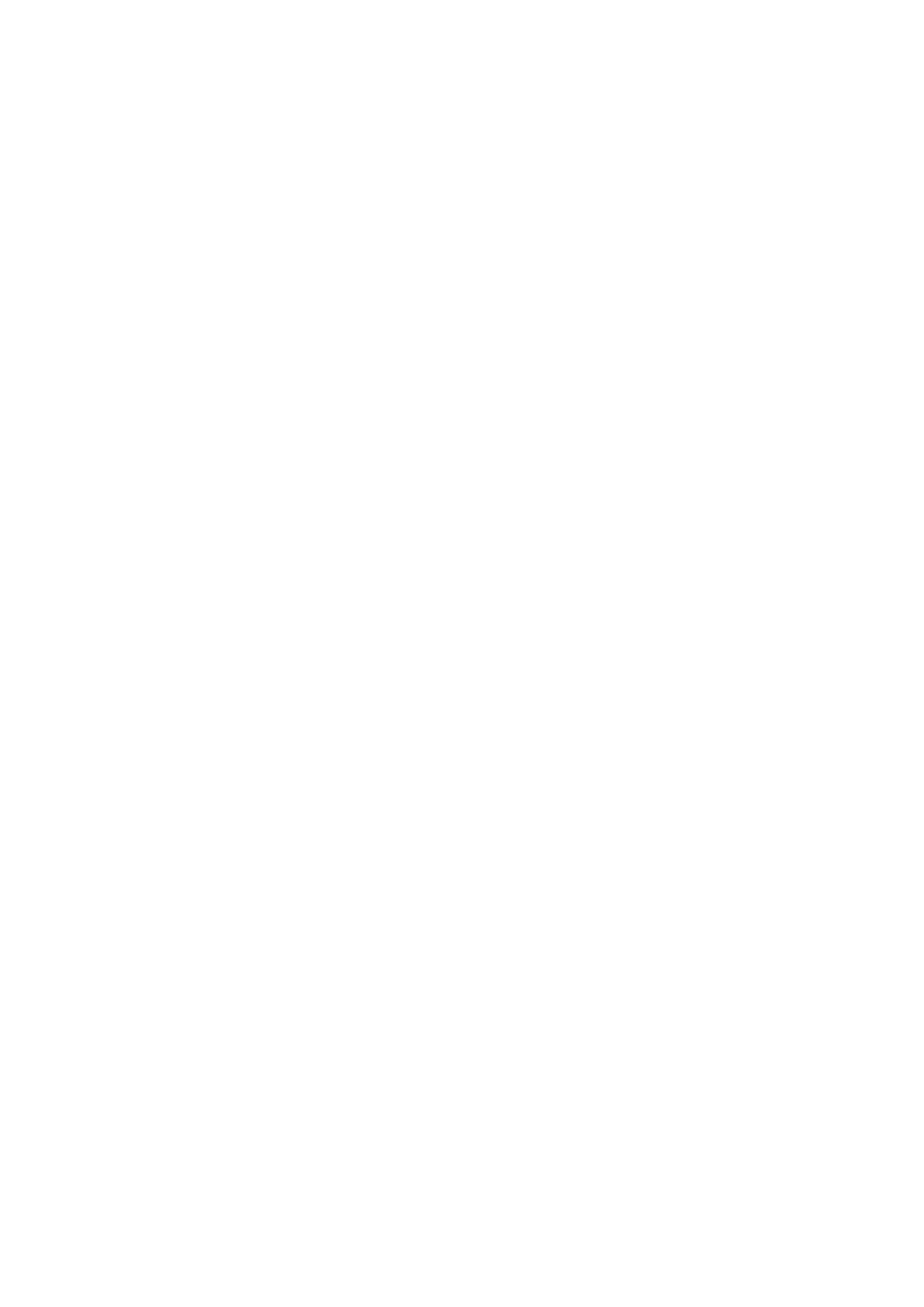First print



New South Wales

# **Constitution Amendment (Prorogation of Parliament) Bill 2011**

### **Contents**

| Page                                     |
|------------------------------------------|
|                                          |
|                                          |
| Amendment of Constitution Act 1902 No 32 |
|                                          |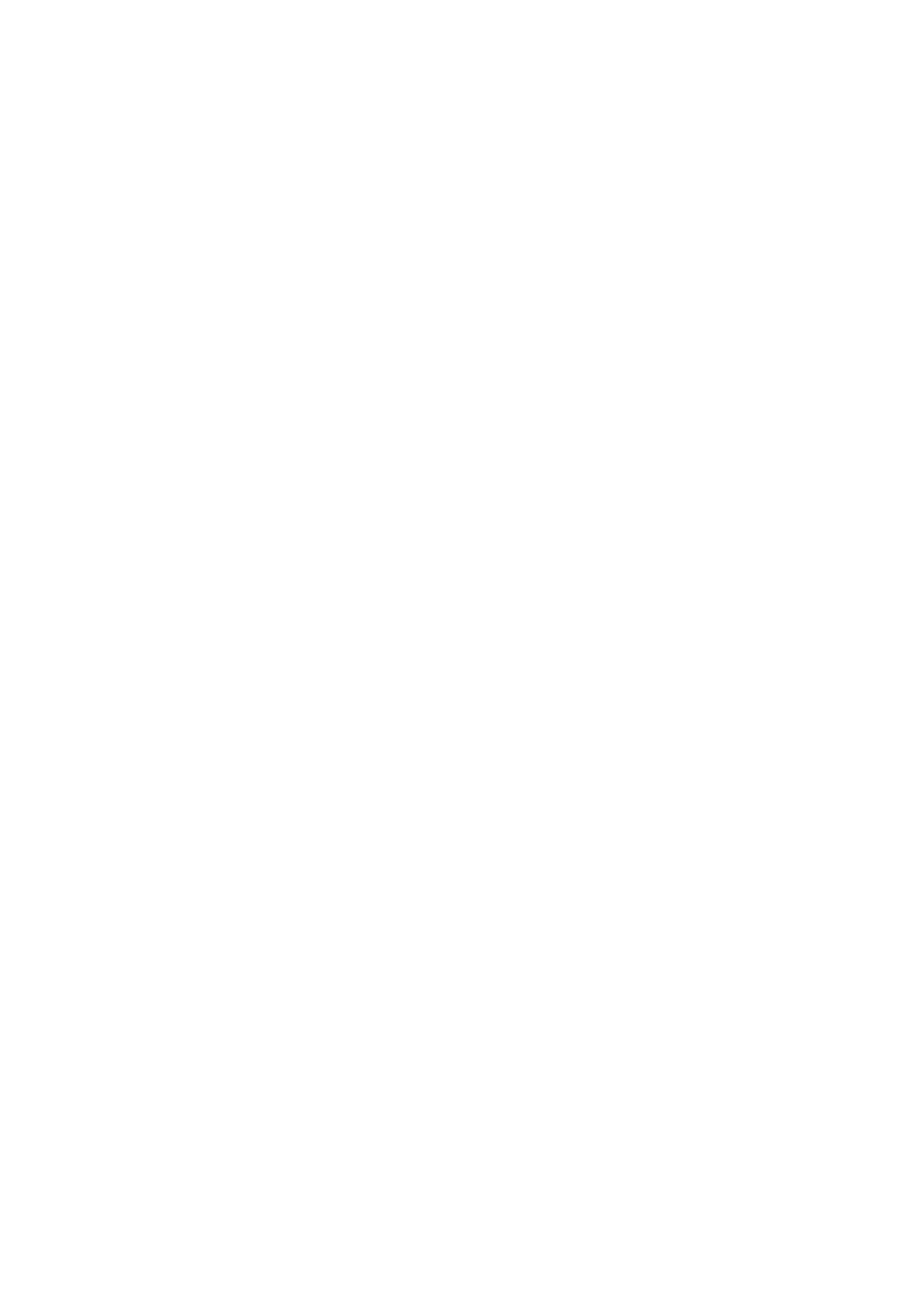

New South Wales

## **Constitution Amendment (Prorogation of Parliament) Bill 2011**

No , 2011

#### **A Bill for**

An Act to amend the *Constitution Act 1902* to restrict the prorogation of Parliament before a general election.